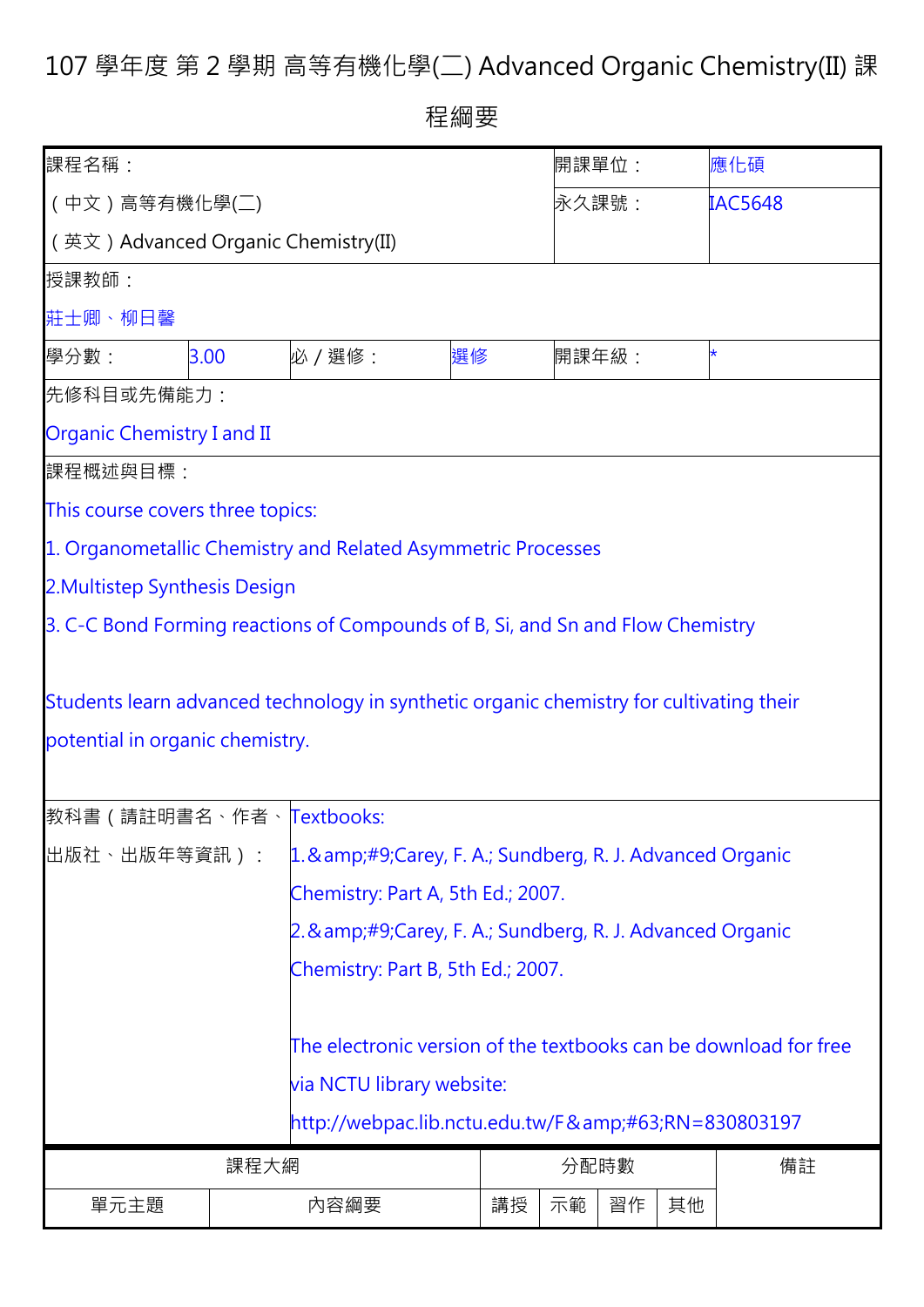教學要點概述:

1.學期作業、考試、評量

2 exams, each counts 50%

2.教學方法及教學相關配合事項(如助教、網站或圖書及資料庫等)

mixed blackboard and Powerpoint teaching

| 師生晤談           |         | 排定時間 |                                                                   | 地點                                         | 聯絡方式                                                              |  |  |
|----------------|---------|------|-------------------------------------------------------------------|--------------------------------------------|-------------------------------------------------------------------|--|--|
|                |         |      | Mondays 2:00-3:30pm                                               | Prof. Shih-Ching                           | Prof. Shih-Ching Chuang                                           |  |  |
|                |         |      |                                                                   | Chuang Office: SB531 Office: SB531 E-mail: |                                                                   |  |  |
|                |         |      |                                                                   | E-mail:                                    | jscchuang@gmail.com Prof.                                         |  |  |
|                |         |      |                                                                   |                                            | iscchuang@gmail.com Ilhyong Ryu Office: TBA E-                    |  |  |
|                |         |      |                                                                   | Prof. Ilhyong Ryu                          | mail: ryu@c.s.osakafu-u.ac.jp                                     |  |  |
|                |         |      |                                                                   | Office: TBA E-mail:                        |                                                                   |  |  |
|                |         |      |                                                                   | ryu@c.s.osakafu-                           |                                                                   |  |  |
|                |         |      |                                                                   | u.ac.jp                                    |                                                                   |  |  |
|                | 每週進度表   |      |                                                                   |                                            |                                                                   |  |  |
| 週              | 上課日期    |      | 課程進度、內容、主題                                                        |                                            |                                                                   |  |  |
| 次              |         |      |                                                                   |                                            |                                                                   |  |  |
| $\mathbf 1$    | 2/19,20 |      | Prof. Prof. Ilhyong Ryu                                           |                                            |                                                                   |  |  |
|                |         |      | C-C Bond Forming reactions of Compounds of B, Si, and Sn and Flow |                                            |                                                                   |  |  |
|                |         |      | Chemistry                                                         |                                            |                                                                   |  |  |
|                |         |      | $[CS-B.ch 9]$                                                     |                                            |                                                                   |  |  |
|                |         |      |                                                                   |                                            |                                                                   |  |  |
| $\overline{2}$ | 2/26,27 |      | Prof. Prof. Ilhyong Ryu                                           |                                            |                                                                   |  |  |
|                |         |      |                                                                   |                                            | C-C Bond Forming reactions of Compounds of B, Si, and Sn and Flow |  |  |
|                |         |      | Chemistry                                                         |                                            |                                                                   |  |  |
|                |         |      | $[CS-B.ch 9]$                                                     |                                            |                                                                   |  |  |
|                |         |      |                                                                   |                                            |                                                                   |  |  |
| $\overline{3}$ | 3/5,6   |      | Prof. Prof. Ilhyong Ryu                                           |                                            |                                                                   |  |  |
|                |         |      |                                                                   |                                            | C-C Bond Forming reactions of Compounds of B, Si, and Sn and Flow |  |  |
|                |         |      | Chemistry                                                         |                                            |                                                                   |  |  |
|                |         |      | $[CS-B.ch 9]$                                                     |                                            |                                                                   |  |  |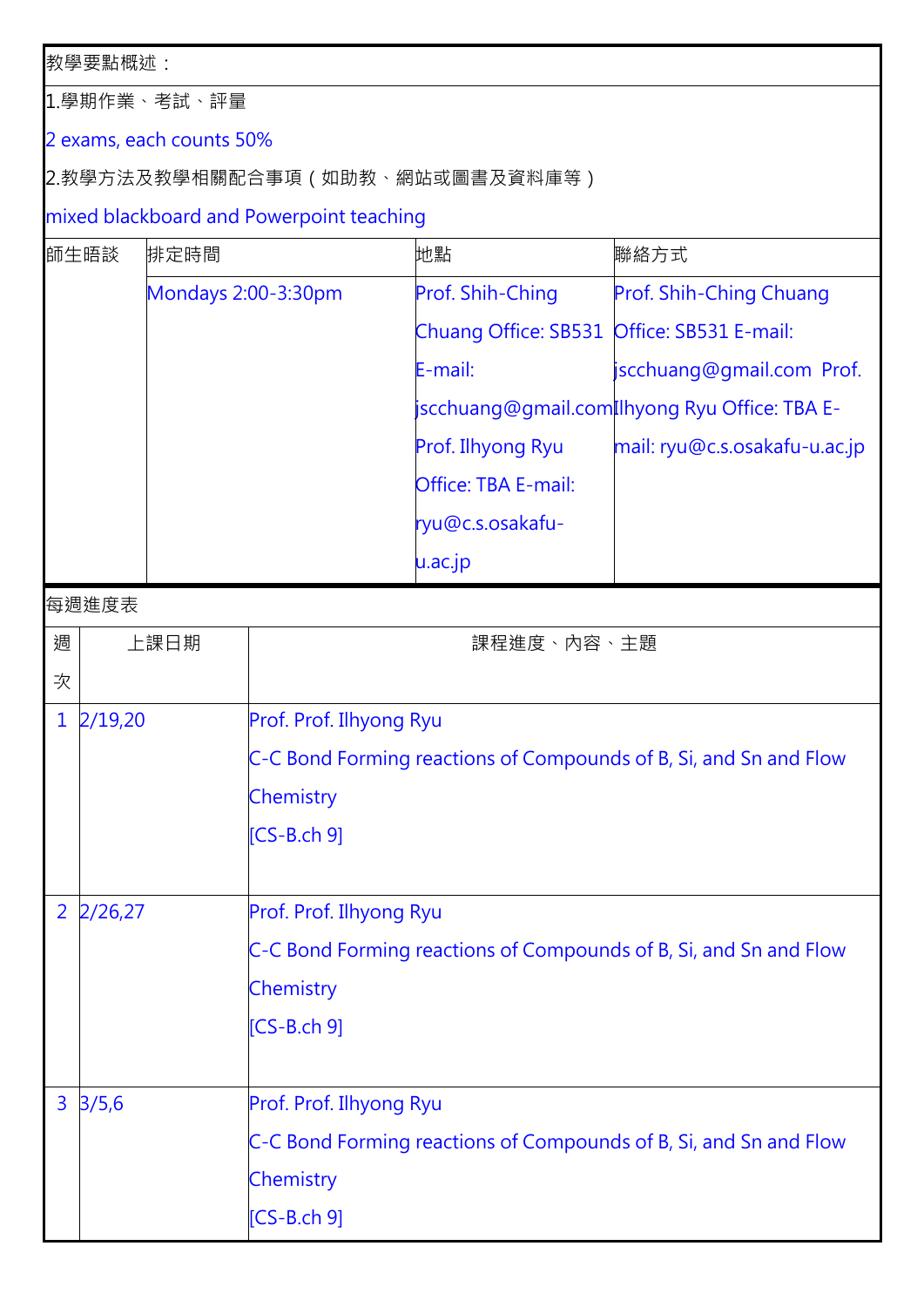|                | $4 \frac{3}{12}$ , 13 | Prof. Prof. Ilhyong Ryu                                           |
|----------------|-----------------------|-------------------------------------------------------------------|
|                |                       | C-C Bond Forming reactions of Compounds of B, Si, and Sn and Flow |
|                |                       | Chemistry                                                         |
|                |                       | $[CS-B.ch 9]$                                                     |
|                |                       |                                                                   |
| 5              | 3/19,20               | Prof. Prof. Ilhyong Ryu                                           |
|                |                       | C-C Bond Forming reactions of Compounds of B, Si, and Sn and Flow |
|                |                       | Chemistry                                                         |
|                |                       | $[CS-B.ch 9]$                                                     |
|                |                       |                                                                   |
| 6              | 3/26,27               | Prof. Prof. Ilhyong Ryu                                           |
|                |                       | C-C Bond Forming reactions of Compounds of B, Si, and Sn and Flow |
|                |                       | Chemistry                                                         |
|                |                       | $[CS-B.ch 9]$                                                     |
|                |                       |                                                                   |
| $\overline{7}$ | 4/2,3                 | Prof. Prof. Ilhyong Ryu                                           |
|                |                       | C-C Bond Forming reactions of Compounds of B, Si, and Sn and Flow |
|                |                       | Chemistry                                                         |
|                |                       | $[CS-B.ch 9]$                                                     |
|                |                       |                                                                   |
| 8              | 4/9,10                | Prof. Prof. Ilhyong Ryu                                           |
|                |                       | C-C Bond Forming reactions of Compounds of B, Si, and Sn and Flow |
|                |                       | Chemistry                                                         |
|                |                       | $[CS-B.ch 9]$                                                     |
|                |                       |                                                                   |
|                | $9 \frac{4}{16,17}$   | MIDTERM ON 4/16                                                   |
|                |                       | 2 hours                                                           |
|                |                       | Prof. Ilhyong Ryu                                                 |
|                | 10 4/23,24            | Organometallic Chemistry and Related Asymmetric Processes (8      |
|                |                       | Weeks) – Prof. Shih- Ching Chuang                                 |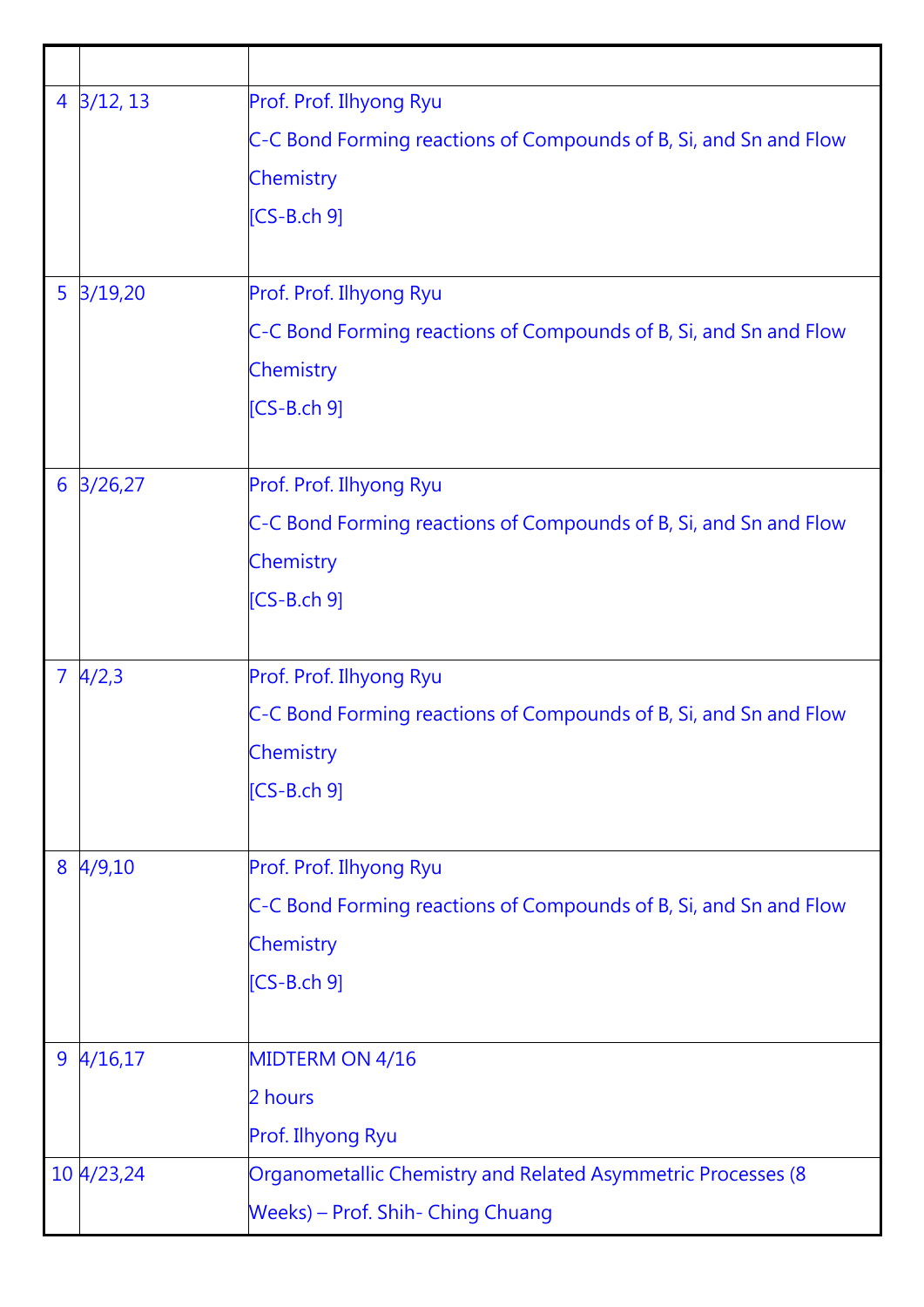|                        | Transition Metal-Catalyzed Reaction and Related Asymmetric Processes        |
|------------------------|-----------------------------------------------------------------------------|
|                        | $[CS-B.ch 8]$                                                               |
| $11 \frac{4}{30.5}$ /1 | Organometallic Chemistry and Related Asymmetric Processes (8                |
|                        | Weeks) – Prof. Shih- Ching Chuang                                           |
|                        | Transition Metal-Catalyzed Reaction and Related Asymmetric Processes        |
|                        | $[CS-B.ch 8]$                                                               |
| $12 \frac{5}{7,5/8}$   | Organometallic Chemistry and Related Asymmetric Processes (8                |
|                        | Weeks) – Prof. Shih- Ching Chuang                                           |
|                        | <b>Transition Metal-Catalyzed Reaction and Related Asymmetric Processes</b> |
|                        | $[CS-B.ch 8]$                                                               |
| 13 5/14,5/15           | Organometallic Chemistry and Related Asymmetric Processes (8)               |
|                        | Weeks) – Prof. Shih- Ching Chuang                                           |
|                        | Transition Metal-Catalyzed Reaction and Related Asymmetric Processes        |
|                        | [CS-B.ch 8]u                                                                |
| 14 5/21,5/22           | Organometallic Chemistry and Related Asymmetric Processes (8                |
|                        | Weeks) – Prof. Shih- Ching Chuang                                           |
|                        | Transition Metal-Catalyzed Reaction and Related Asymmetric Processes        |
|                        | $[CS-B.ch 8]$                                                               |
| 15 5/28,5/29           | Organometallic Chemistry and Related Asymmetric Processes (8                |
|                        | Weeks) – Prof. Shih- Ching Chuang                                           |
|                        | Transition Metal-Catalyzed Reaction and Related Asymmetric Processes        |
|                        | $[CS-B.ch 8]$                                                               |
| 16 6/4,5               | Organometallic Chemistry and Related Asymmetric Processes (8                |
|                        | Weeks) – Prof. Shih- Ching Chuang                                           |
|                        | Transition Metal-Catalyzed Reaction and Related Asymmetric Processes        |
|                        | $[CS-B.ch 8]$                                                               |
| 17 6/11,12             | Organometallic Chemistry and Related Asymmetric Processes (8                |
|                        | Weeks) – Prof. Shih- Ching Chuang                                           |
|                        | Transition Metal-Catalyzed Reaction and Related Asymmetric Processes        |
|                        | $[CS-B.ch 8]$                                                               |
| 18 6/18,19             | Final exam on 6/18 2 hours                                                  |